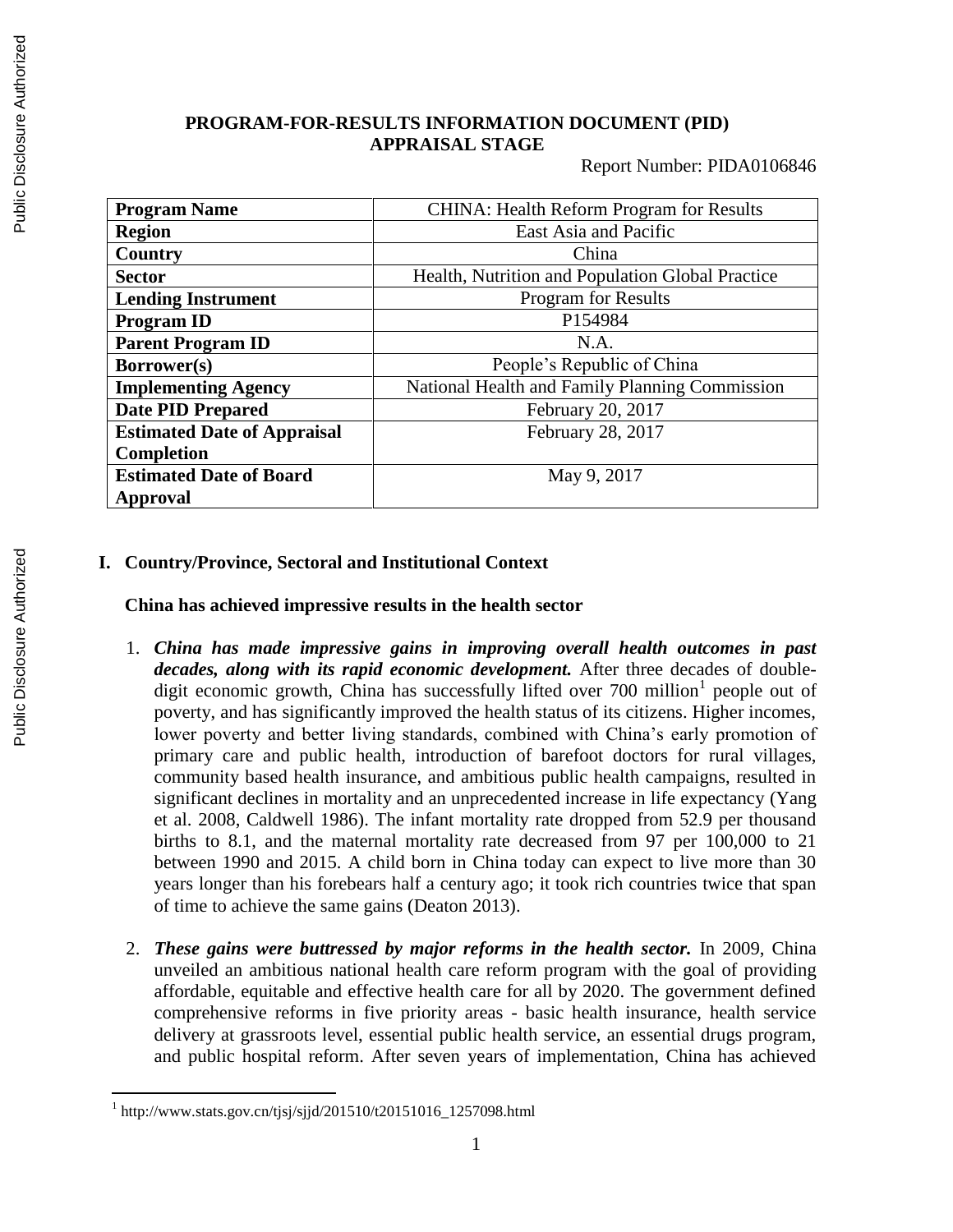near universal health insurance (HI) coverage at a speed that has few precedents globally or historically. As a result of significant investments in health infrastructure, the hospital bed capacity increased rapidly from 2.27 million to 5.33 million between 2003 and 2015, service capacity has been strengthened, utilization of health services has risen and out-of-pocket (OOP) spending as share of total health expenditures has started to fall, leading to a more equitable access to care and greater affordability. The essential drugs program is improving access to effective drugs. Finally, the reform also spearheaded innovative pilots in health financing and service delivery at the local level in many locations.

3. *Despite the impressive progress of these reforms, new sectoral challenges are emerging*. The population of China is aging at an unprecedented rate given improvements in life expectancy and the consequences of the One Child policy. According to the World Population Prospects, by 2030, the proportion of senior citizens above 65 will increase by about one fourth, and by 2050, the aged will account for about a quarter of the overall population. At the same time, the increasing burden of noncommunicable diseases (NCDs), especially hypertension and diabetes, imposes great challenges on the Chinese health system. NCDs are already China's number one health threat, accounting for over 80 percent of the 10.3 million premature deaths annually, and 77 percent of Disability Adjusted Life Years (DALYs)  $\text{lost}^2$  in 2010. Moreover, more than 50 percent of NCD burden falls on the economically active population (ages 15-64), which may adversely affect the labor supply and compromise the quality of human capital. Risky behaviors, such as smoking, poor diets, sedentary lifestyles, and alcohol consumption, as well as environmental factors such as air pollution, are powerful forces behind the emergence of chronic illnesses in China.

### **China's health system is not well positioned to respond to these challenges**.

- 4. *China's current health system is hospital-centric, fragmented and volume-driven.* Service delivery has a strong treatment bias, with an inadequate emphasis on population health outcomes. Service at primary care level is perceived by citizens as low quality, and people bypass the lower level facilities to seek treatment in hospitals late and at a high cost. As a consequence, utilization of hospital services has expanded rapidly from 4.7 percent in 2003 to 14.1 percent in 2013. Between 2002 and 2013, the number of tertiary and secondary hospitals increased by 82 and 29 percent, respectively, while there was a slight decline in the number of primary care providers (Xu and Meng  $2015)^3$ .
- 5. *Perverse incentives have played a role in the rapid expansion of hospitals.* Health insurance historically did not cover outpatient care, and hospitals were rewarded for production of services through a fee-for-service financing system. Both patients and hospitals were incentivized to produce and consume more, often unnecessary services,

 $\overline{a}$ 

<sup>2</sup> IHME 2010, WHO 2014.

 $3$  Xu, Jin, and Qingyue Meng. 2015. People Centered Health Care: Towards a New Structure of Health Service Delivery in China. The World Bank. Washington, DC USA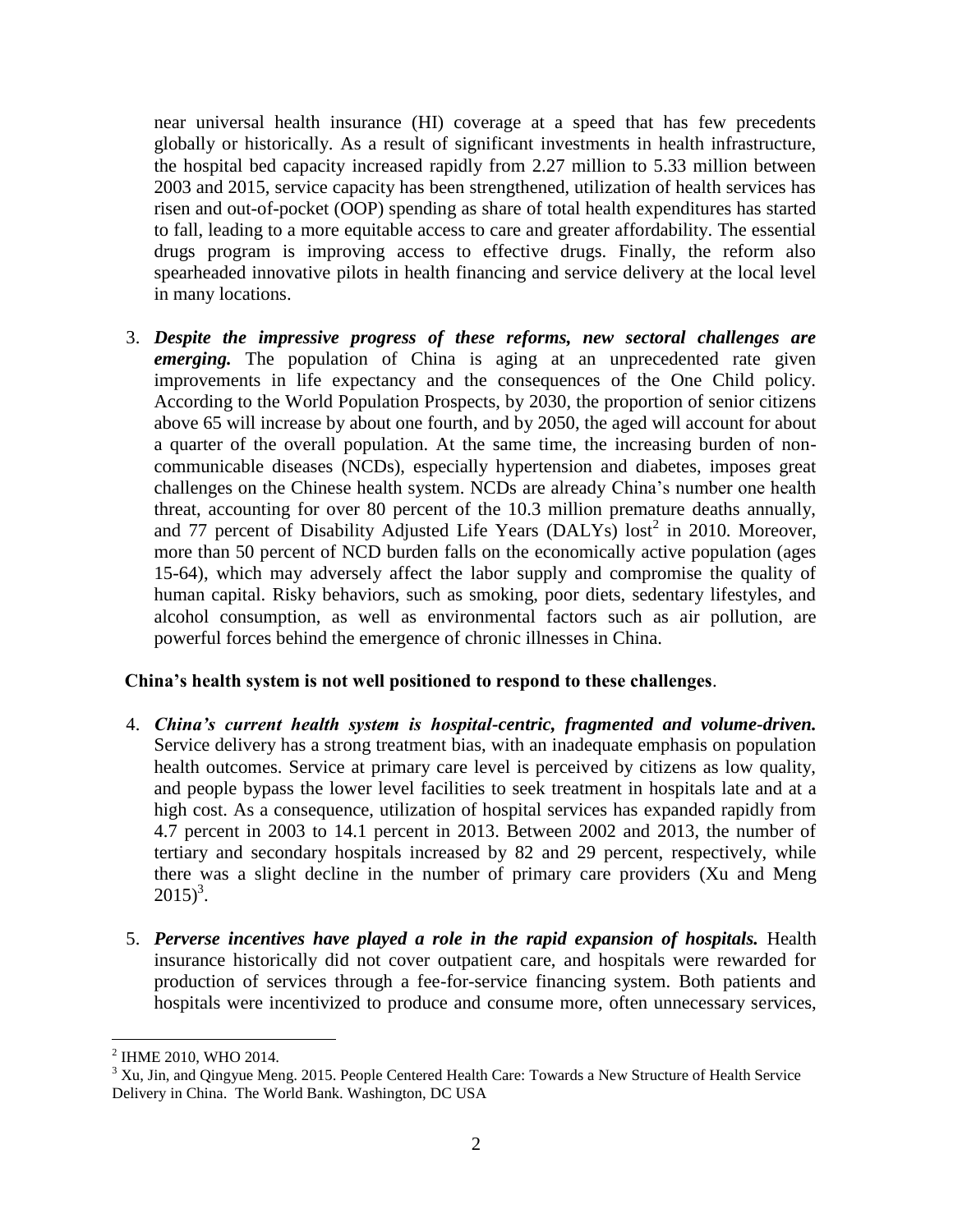driving up investment and recurrent cost, and sometimes endangering human life. China now has more hospital beds per capita than the USA, Canada or the UK, and hospital services account for 54 percent of China's total health expenditure compared to less than 10 percent for primary care. Average lengths of hospital stays, a key driver of costs, is high in China relative to OECD countries (9.8 days compared to 7.3 days). As a result, total spending on health increased fourteen-fold from the last two decades from about 220 billion yuan to 3,170 billion yuan in real terms, raising affordability and sustainability concerns. The trend is not likely to reverse in the near future, given the pent-up demand for health services (particularly with rising disposable incomes) and the changing epidemiological and demographic profiles in China, as well as the constantly evolving health technologies globally. The 2016 Joint Flagship Health Sector Study, entitled "Deepening Health Reform in China Building High Quality and Value-Based Service Delivery" concluded that business as usual, without reform, would result in growth of total health expenditure from 5.6 percent of GDP in 2015 to 9.1 percent in 2035, an average increase of 8.4 percent per year in real terms.

- 6. *At the same time, human resource shortages and poor capacity at the grassroots have weakened the delivery of primary healthcare services.* China faces a massive shortage of general practitioners (GPs) and nurses, and the PHC workforce has fallen from 40 percent of total workforce in 2009 to 36 percent in 2013. Integration of health services across provider tiers (e.g., tertiary, secondary and primary) and between preventive and curative services is weak. Providers at different levels have an incentive to compete with each other in order to maximize their revenues, rather than managing population health in a coordinated way and in a cost effective manner. Weak primary care systems, poor provider integration and a lack of gate keeping and screening systems have resulted in mortality due to NCDs in China being almost double that of Japan.
- 7. *Quality of care is a significant issue in China's health system.* Available evidence shows that many health professionals at the grassroots level lack the knowledge and skills needed to effectively diagnose and treat common conditions (Sylvia, et al., 2014; Wu, Luo et al, 2009). Although quality of care is considered better at secondary and tertiary hospitals, systematic evidence on whether care is provided according to best evidence or guidelines (process of care) and data on effects on the health of patients as a result of receiving care (outcome of care) is scarce. A recent study found significant variations in outcomes across tertiary hospitals (Xu et al., 2015). Over-prescription of drugs and treatment, especially antibiotics and intravenous treatments, is a problem in all facilities. The perverse incentives that encourage profit-making and increasing volume of care, instead of rewarding high quality care, affect behaviors of management and frontline service delivery at all facilities.
- 8. *Finally, insufficient coordination among institutional actors is a major impediment to innovation and sustained reform implementation in the health sector. There are over* ten government agencies involved in the decision-making and administration of the health sector, all the way down to the provincial and local level; each pursues its line ministry's core interests. Absence of a shared vision on the health reform thus constrains coordinated and coherent policy formulation and implementation.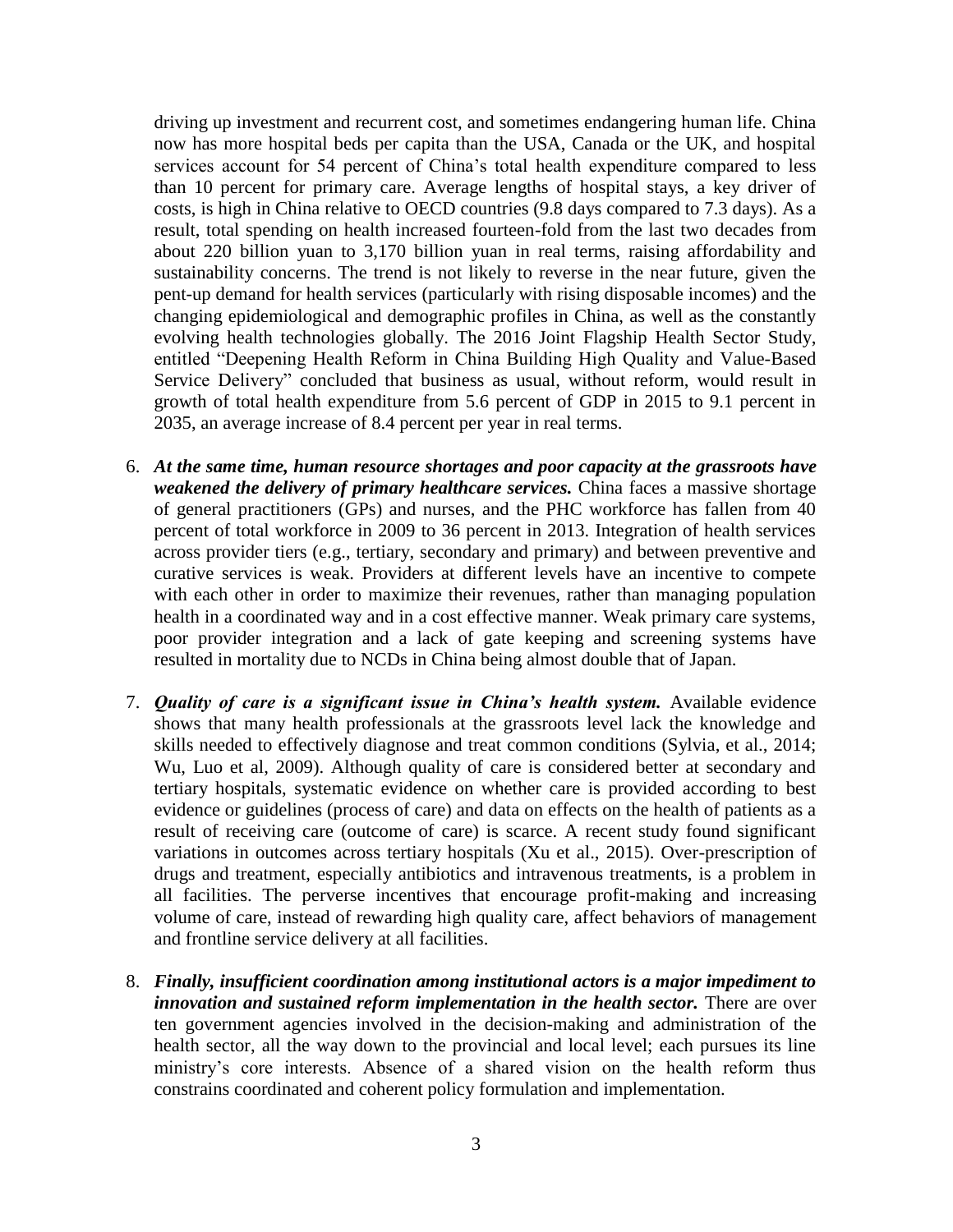## **The Central government has nominated Anhui and Fujian provinces for World Bank support**

- 9. Anhui province is located in the central-eastern region in China and has 16 prefectures, 105 counties and a population of 69 million. Its per capita GDP in 2015 was 35,997 RMB, which places it in the 25th position out of the 31 mainland provinces of China. Fujian, located on the [southeast coast](https://en.wikipedia.org/wiki/East_China) of [mainland China,](https://en.wikipedia.org/wiki/Mainland_China) has nine prefectures, one development zone, 85 counties/districts and a population of 38 million. Its per capita GDP in 2015 was 67,966 RMB, placing it in the seventh position nationally.
- 10. *Mirroring the national context, the provinces of Anhui and Fujian have made significant progress on health outcomes but face the same sectoral challenges.* The two provinces have made rapid strides on improving health outcomes. For instance, life expectancy at birth was more than 76 years in Anhui and 77 years in Fujian in 2015, compared to 72 in 2000. The Infant Mortality Rate (IMR) had also dropped to 4.54 and 4.64 per thousand live births, respectively in Anhui and Fujian in 2015, from 26.1 and 23, respectively in 1990. However, a rapidly aging society, an increasing burden of noncommunicable diseases (NCDs), fast-rising health expenditures, and a sub-optimal healthcare delivery system are major challenges for the two provinces, much like the country as a whole.
- 11. *These two provinces are "nationally designated health reform pilot provinces".* Both provinces have displayed solid political commitment and a willingness to pioneer innovative reforms tackling underlying systemic issues in health service delivery. Anhui has always been at the forefront of the 2009 health reforms, being the first province to implement the "zero mark-up" policy for drugs and primary health care reform at the grass-roots level. Anhui has launched an integrated delivery system (IDS) for health services, which amalgamates services at county, township and village level, and has introduced an innovative capitation payment system throughout this network. Sanming, an inland prefecture in Fujian province with a population of 2.3 million, started a public hospital reform in 2012, which has become a successful and highly regarded model. Within this pilot, the prefecture pioneered multidimensional innovations in governance, price scheme reform, drug procurement, human resource management, remuneration, and health insurance management. These provincial innovations have been identified by the national government as successful reform models to be further improved and scaled up in order to learn lessons that may be applied nationally. The two provinces were therefore nominated for World Bank support under the PforR with the goal of expanding, deepening and scaling up the successful reform pilots in these provinces.

### **II. Program Scope**

12. *Scope:* The PforR will support over a five-year period (2017-2021) a subset of the Anhui and Fujian Governments' health reform Masterplans across the two provinces in both urban and rural areas. The proposed PforR, thus, includes three reform areas (namely public hospital reform; a people centered integrated care (PCIC) service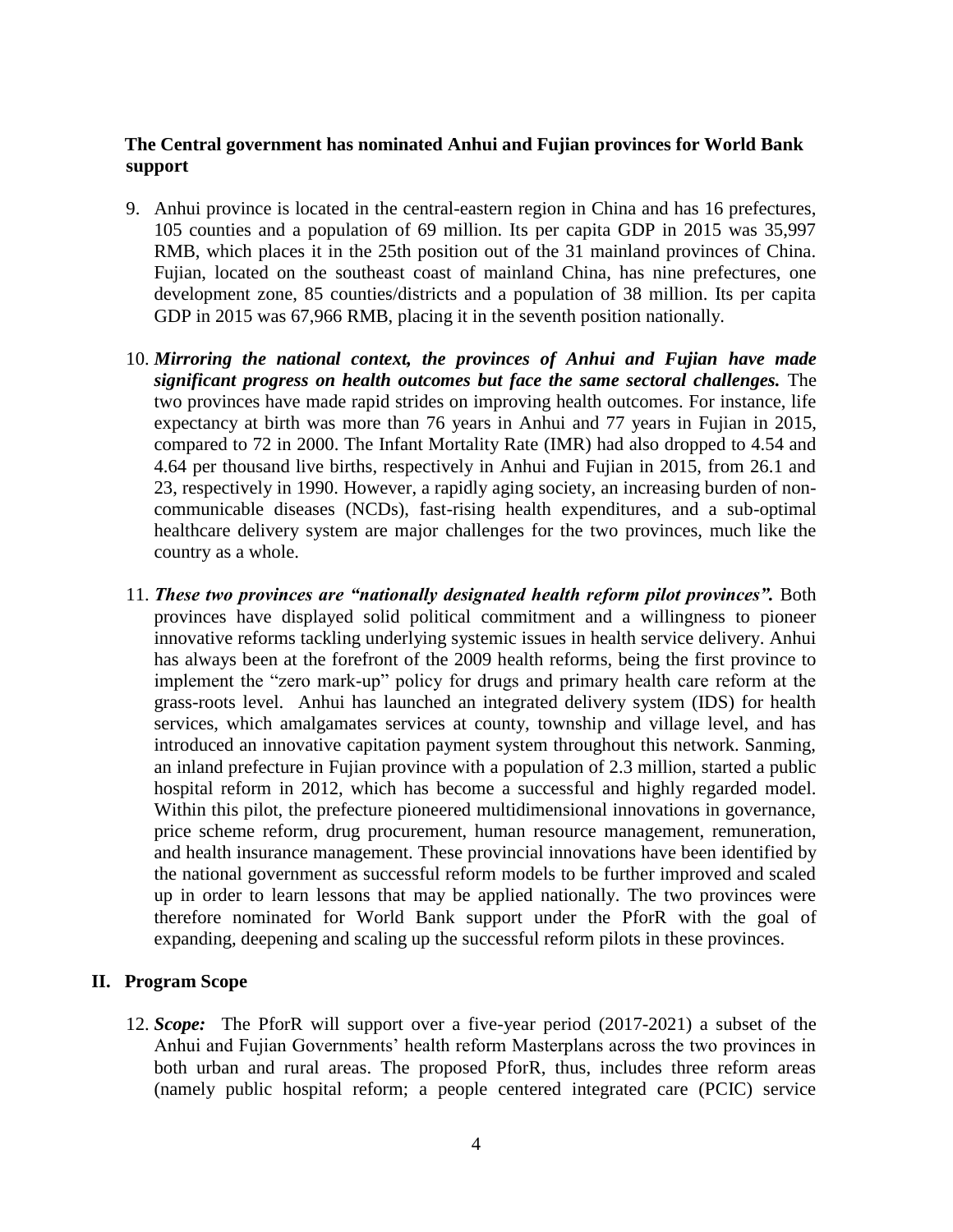delivery system with strengthened primary healthcare services, and cross-cutting systems relevant to hospitals and PCIC) derived from the first three priority areas of the provincial Masterplans, with associated disbursement-linked indicators (DLIs).

- 13. *Disbursement against achievements*: The PforR has eight Disbursement Linked Indicators (DLIs), which focus on measurable and achievable improvements in the efficiency and quality of health care services. The DLIs are expected to translate ultimately into better health outcomes and an improved quality of life for patients, reduced out-of-pocket expenditures, and improved patient satisfaction with the services being delivered at all levels of the health care systems.
- 14. *Verification:* The DLIs will be verified by an Independent Third Party that will be hired by the NHFPC. A sufficiently rigorous verification regime will be instituted. The health and family planning commissions at the provincial and county levels will review the report results from the public hospitals. The review activities include validating data sources and statistical methods, and checking the consistency of data from various sources, such as hospital registries and government health information systems. The verification agencies will do the final verification of the reported results and conduct onsite reviews of a sample of randomly selected health care facilities in the counties. Requests for payments will be made to the Bank based on the verified results of the DLIs.

### **PforR Beneficiaries**

15. The most important beneficiaries of the reform are the populations of the two provinces, who will receive better care at lower costs. Other key beneficiaries include national level stakeholders, such as the Health and Finance Ministries; provincial health ministries; hospital managers and staff; and doctors, as well as other health professionals and para-professionals. Virtually all the beneficiaries are expected to benefit from the success of the PforR, and the PforR already has strong political commitment and support from the national government. Revenues lost by hospitals because of the GoC's "zero-markup" policy for drugs is being made up through increased central and provincial budgetary allocations. Reductions in the bonuses currently paid to doctors for the volume of services rendered and drug prescribed will be compensated by higher base salaries and bonuses linked to the quality of the services they deliver. The implementers thus have a strong incentive to implement the program well in order to deliver the anticipated results. The only party that may lose from the PforR's proposed activities are the middlemen involved in the pharmaceutical supply chain, who have to-date been benefiting unfairly from the high drug price mark-ups without adding significant value. Reductions in these mark-ups is therefore in the broader societal interest.

### **III. Program Development Objective(s)**

16. The Program Development Objective (PDO) is to improve the quality of healthcare services and the efficiency of the healthcare delivery systems in Anhui and Fujian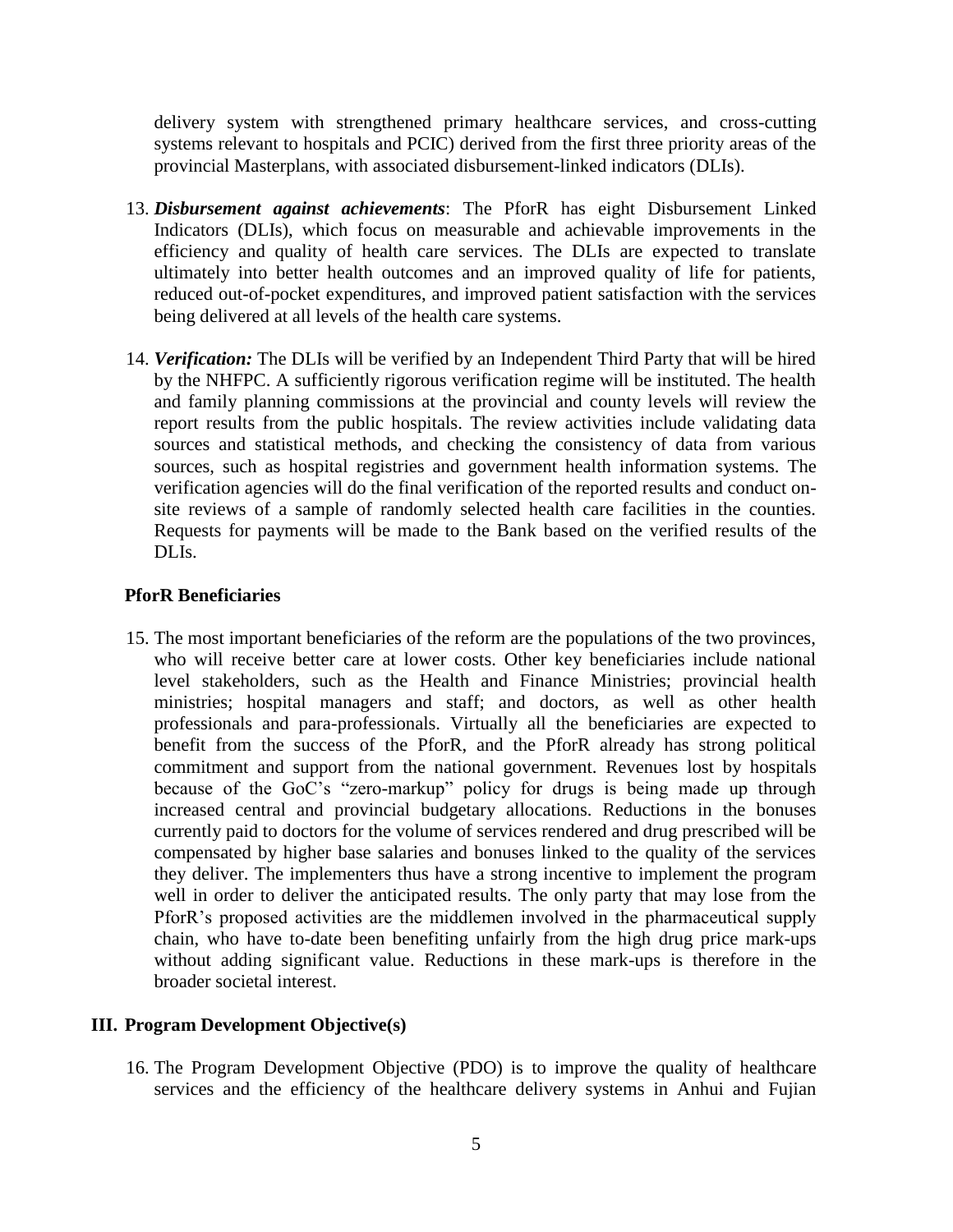provinces.

## **PDO Indicators:**

- Proportion of hospital discharges paid through case-based payment for all county-level public general hospitals and Traditional Chinese Medicine (TCM) hospitals
- Proportion of inpatients to be treated through standardized clinical pathways at county level public general hospitals
- Proportion of outpatient care delivered by primary care facilities
- Number of prefectures that manage Type II diabetes patients using the integrated NCD service packages (Threshold value for a prefecture to qualify as using the integrated service package is 25% of total Type II diabetes cases)

## **IV. Environmental and Social Effects**

- 17. The Environment and Social Systems Assessment (ESSA), prepared by the Bank team, provides a comprehensive review of relevant environmental and social management systems and procedures in China and the two provinces, identify the extent to which the country/local systems are consistent with PforR Bank Policy, and Directive, and recommend necessary actions to address potential gaps as well as opportunities to enhance performance during the Program implementation.
- 18. *Environmental and Social Benefits:* The PforR is expected to bring about positive environmental, social and health benefits in terms of providing improved health services to the public and communities, particularly in rural poor areas. Along with these, it is expected that standardized hospital management practices for medical waste, occupational safety and health, and that the collection and transportation of medical wastes in rural areas will be improved.
- 19. *Environmental and social impacts and risks:* Some of the activities supported under the PforR have potential negative impacts and risks. Medical waste management and radiation risks are considered the main issues from environment, health and safety perspective.
- 20. In healthcare facilities, the medical wastes are collected, packaged by medical workers and temporarily stored at designated places. A special unit (mostly the infectious prevention unit) is responsible for providing technical guidance and day-to-day supervision. The collection, transport and disposal of medical wastes are carried out by specialized companies in both provinces. In each prefecture, a medical disposal facility (incinerator) is in place to serve the prefecture and their disposal capacity is considered adequate but inadequate operation of disposal centers may produce air emissions bottom slag and fly ashes. The waste management can be compromised owing to low awareness or technical knowledge, inadequate equipment or storage capacity, or lack of supervision, considering that the PforR will aim to expand lower level healthcare facilities in townships, villages, some of them located in remote rural areas.
- 21. Radiation equipment including medical imaging and radiotherapy facilities are widely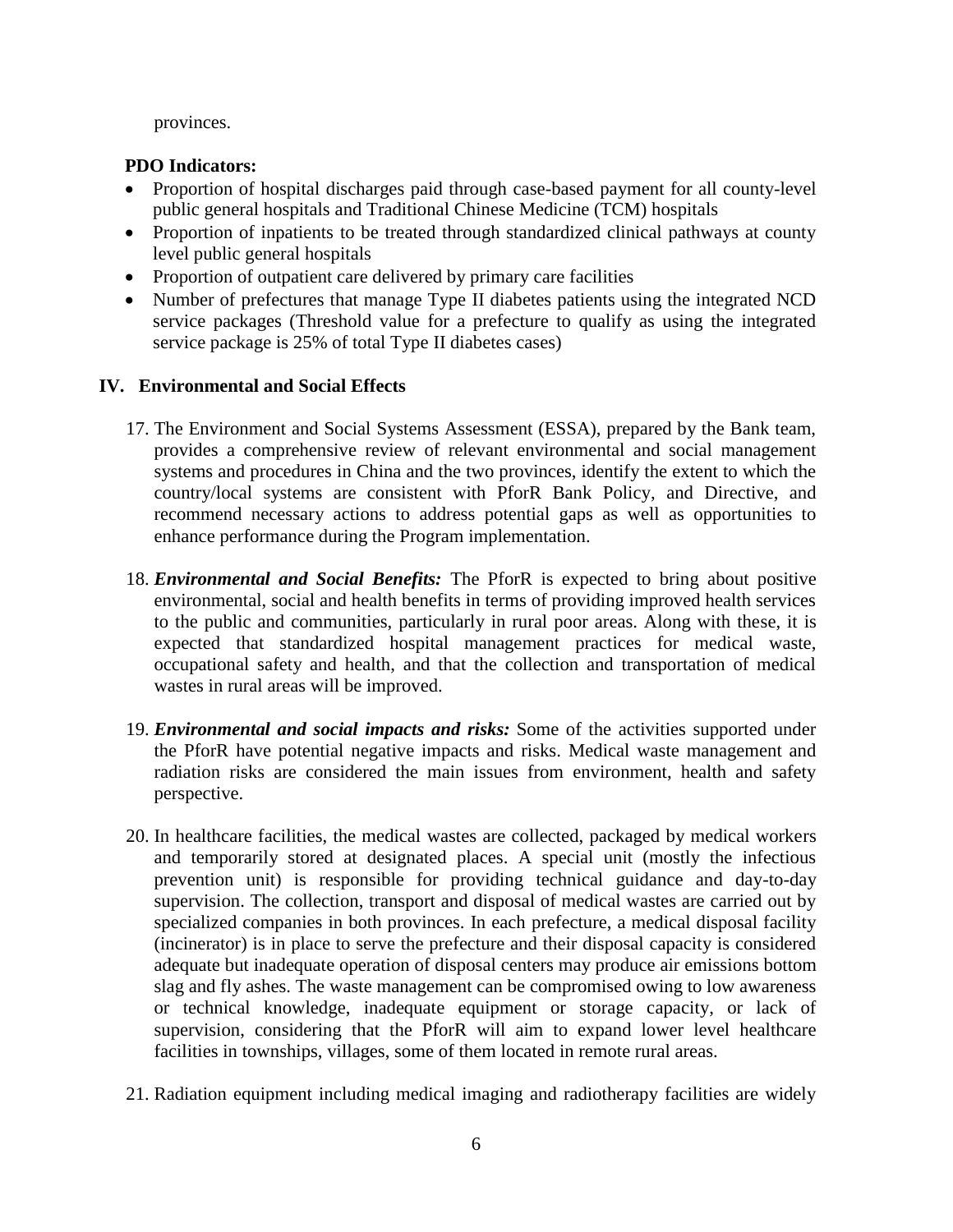used in county level hospitals and healthcare facilities. If not well managed, radiation and/or radiation contaminated materials (including paper, medical gloves, etc.) will be a great concern for the medical workers, public and community health and safety. In particular, if the healthcare facilities are located in core urban areas with dense population. In addition, the decommissioning of old radiation equipment is another concern if not done properly as they could be assessed by unregulated users.

- 22. The PforR includes upgrading, rehabilitation and/or new construction of healthcare facilities at the county level, township and village levels. The scale of the physical structure may range from small structures, such as test centers, to relatively large ones such as health recovery center or hospital in county seat (typically class II hospital). Potential environmental and social impacts associated with the construction of physical structures, and the operation of existing or new healthcare facilities, include: dust, noise, non-hazardous solid waste, wastewater, and social disturbance such as traffic safety and congestion, and construction safety concerns. These impacts are envisaged to be moderate, temporary, or site-specific and can be mitigated with readily available measures.
- 23. The main social issues considered during the assessment, include social risks, potential negative effects, and potential impacts of the Program, related to: (i) introduction of policy reforms; (ii) accessibility and equity; (iii) public participation; (iv) land acquisition and resettlement; and (v) ethnic minorities. The impact of land acquisition is usually the most relevant and predictable negative impact of such programs. Nevertheless, the overall impact of land acquisition under this PforR appears to be limited in scale and moderate in degree.
- 24. The ESSA concludes that in general the existing legal and regulatory framework of environmental, health and safety, and social in China and the two provinces are consistent with the Bank PforR Policy, and Directive. Nonetheless, it is anticipated that during implementation of the Program, certain risks exist due to shortcomings on capacity and enforcement particularly below county level and remote poor areas. Thus recommendations are made to address these risks during the implementation of the Program.
- 25. The overall environmental and social risk rating of this Program is considered Moderate.
- 26. *Consultations and information disclosure:* To carry out the ESSA, the World Bank team visited health care facilities of varying sizes and coverage in Anhui and Fujian, particularly county level hospitals and township level healthcare centers, as well as village clinics. Discussions were held with staff managing the facilities, including those in charge of construction, which provided good understanding of healthcare conditions in the two provinces. The team also consulted with representatives from two provincial PTFs, provincial environment protection and land resource departments, as well as officials from local government agencies on their regulations, practice and capacity.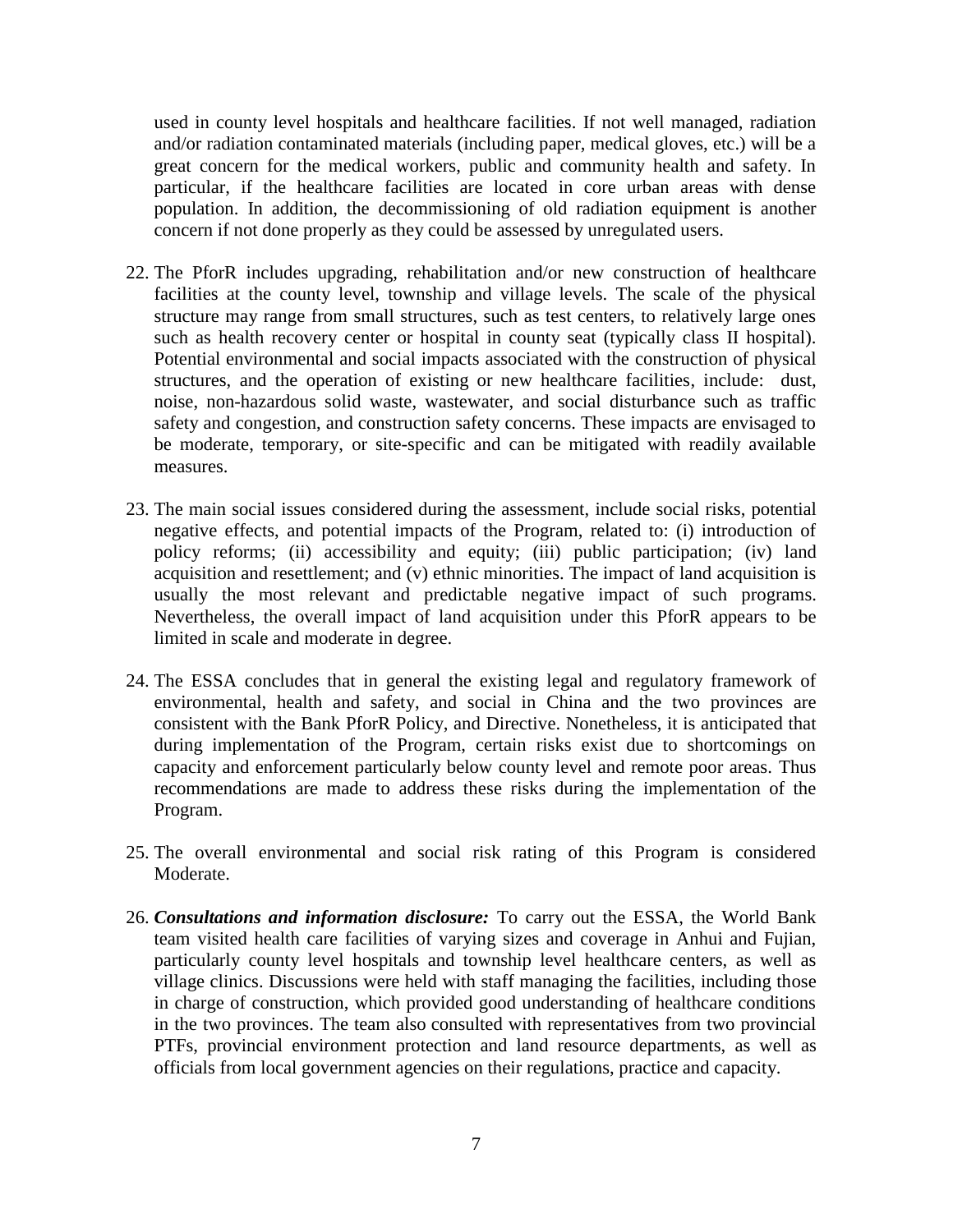- 27. *Fujian and Anhui redress:* Communities and individuals who believe that they are adversely affected as a result of this PforR may submit complaints to the grievance redress mechanism (GRM) of the Anhui and Fujian Health Bureaus.
- 28. *World Bank Grievance redress mechanism:* Communities and individuals who believe that they are adversely affected as a result of a Bank supported PforR operation, as defined by the applicable policy and procedures, may submit complaints to the existing program grievance redress mechanism or the World Bank's Grievance Redress Service (GRS). The GRS ensures that complaints received are promptly reviewed in order to address pertinent concerns. Affected communities and individuals may submit their complaint to the World Bank's independent Inspection Panel which determines whether harm occurred, or could occur, as a result of World Bank non-compliance with its policies and procedures. Complaints may be submitted at any time after concerns have been brought directly to the World Bank's attention, and Bank Management has been given an opportunity to respond. For information on how to submit complaints to the World Bank's corporate Grievance Redress Service (GRS), please visit [http://www.worldbank.org/GRS.](http://www.worldbank.org/GRM) For information on how to submit complaints to the World Bank Inspection Panel, please visit [www.inspectionpanel.org.](http://www.inspectionpanel.org/)

## **V. Financing**

| <b>Source</b>                | Amount (\$ million) | % of Total |
|------------------------------|---------------------|------------|
| Government                   | 7007                | 92.1       |
| <b>IBRD/IDA</b>              | 600                 | 7.9        |
| <b>Total PforR Financing</b> | 7607                | 100        |

### **VI. Program Institutional and Implementation Arrangements**

- 29. The main stakeholders in implementation of the PforR are the Health and Family Planning Commission in each province and the State Council Health Reform Office (SCHRO) at the central level. Political commitment to the national health reforms is high and the support from the Bank through the PforR will help the participating provinces to achieve results by better aligning incentives to support results within the government's own program and to achieve the PforR development objectives and defined indicators.
- 30. **Institutional Arrangement at the Provincial Level:** The PforR covers a part of the overall provincial health reform programs. The existing structures in the provinces will, therefore, be followed under the PforR. In each province, there is vertical structure for the health reforms that extends from the province to the prefectures and the counties.
- 31. **Institutional Arrangement at the Central Level**: The existing institutional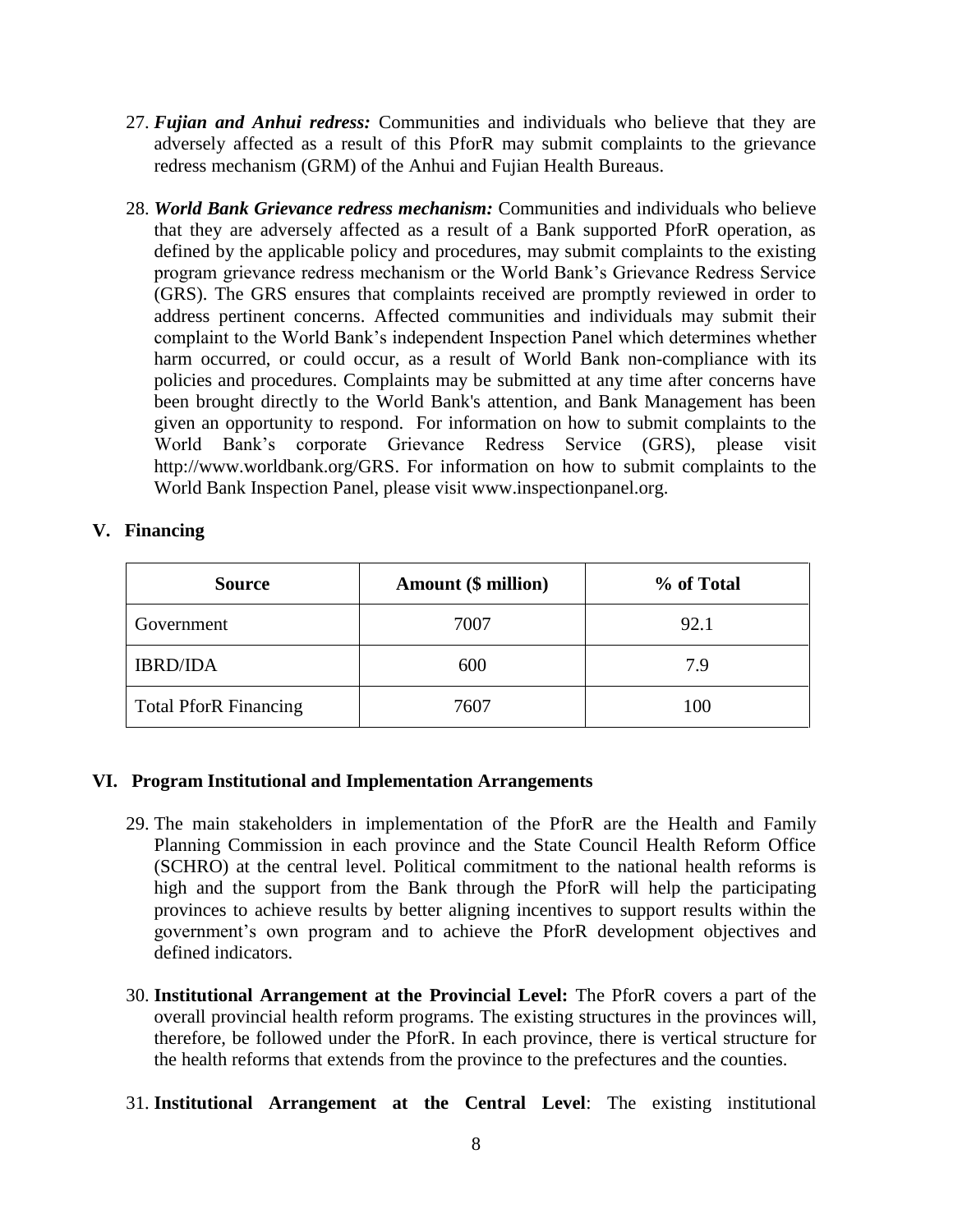arrangements and capacity at the central level was assessed as adequate to implement the proposed PforR.

### **VII. Contact point**

## **World Bank**

Contact 1: Ramesh Govindaraj Title: Lead Health Specialist and Task Team Leader Tel: (202) 473-3577 Email: rgovindaraj@worldbank.org

Contact 2: Shuo Zhang Title: Senior Health Specialist and Co Task Team Leader Tel: (202) 473-4505 Email: szhang2@worldbank.org

## **Borrower/Client/Recipient**

Contact Ms. Ye Jiandi Title: Director, International Economic and Financial Cooperation Department, Ministry of Finance Tel: +86-10-68552836 Email: China\_mof@sina.com/yeduanluo@sina.com

## **Implementing Agencies**

Name of Agency: Anhui Provincial Health and Family Planning Commission Contact: Mr. Xie Ruijin Title: Director, Anhui Provincial Commission of Health and Family Planning Tel: +86-551-2998060 Email: ahwstygb@163.com

Name of Agency: Fujian Provincial Health and Family Planning Commission Contact: Mr. Chen Songtao Title: Director, Fujian Provincial Commission of Health and Family Planning Tel: +86-591-87801778 Email: Chen@sina.cn

Name of Agency: National Health and Family Planning Commission Contact: Ms. Xue Haining Title: Director, National Health and Family Planning Commission Tel: +86-10-6879-2114/+86-10-62030870 Email: chinahealthgov@163.com/tgsggzdc@126.com

### **VIII. For more information, contact:**